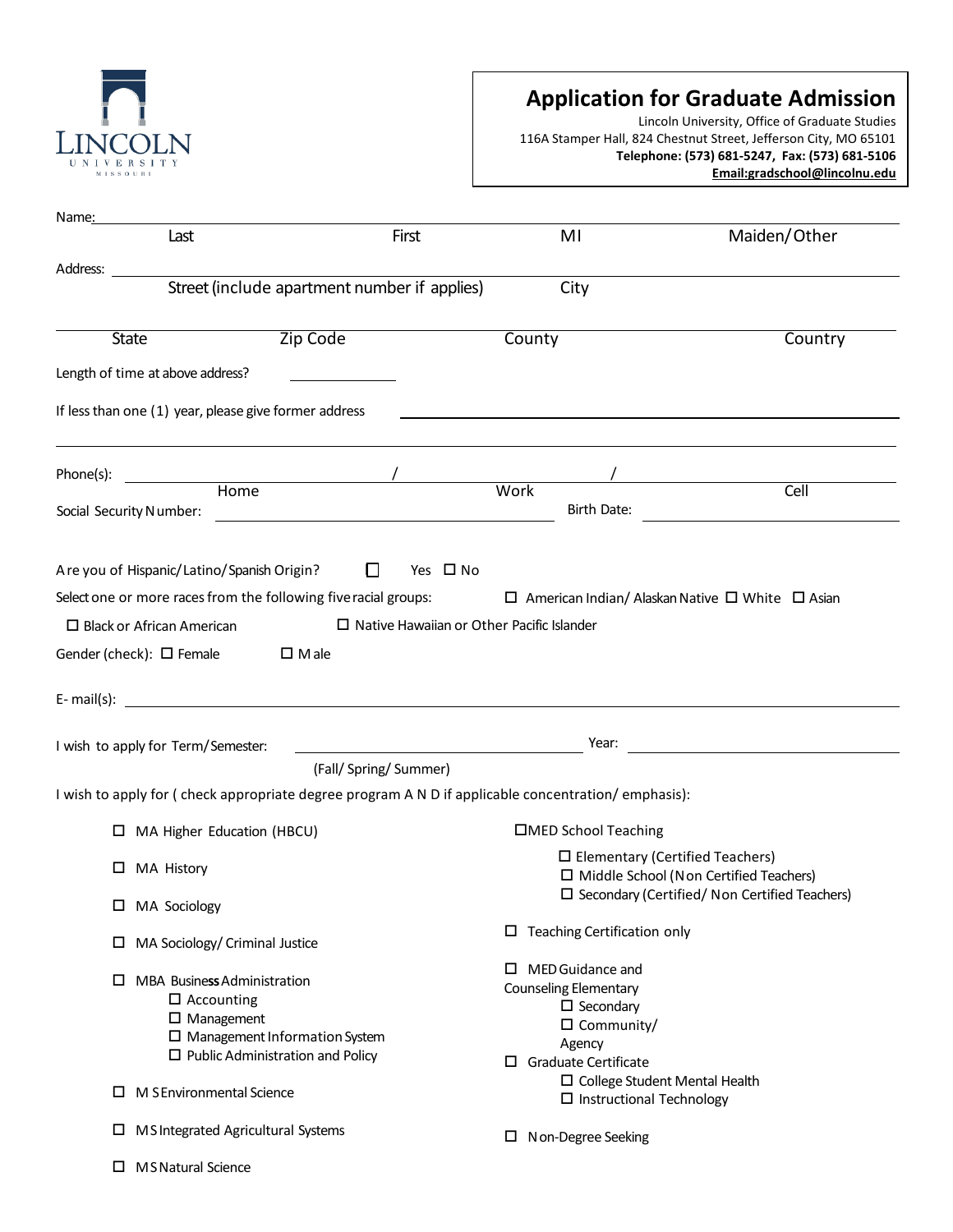| Have you applied to graduate studies at LU before (check)?              |                       |                  | □ Yes □ No                                                                                                                                                                                                                                        |            |  |  |
|-------------------------------------------------------------------------|-----------------------|------------------|---------------------------------------------------------------------------------------------------------------------------------------------------------------------------------------------------------------------------------------------------|------------|--|--|
| Were you admitted (check)?                                              | □ No<br>$\Box$ Yes    |                  |                                                                                                                                                                                                                                                   |            |  |  |
| I plan to enroll (check):                                               | $\square$ Full-time   | $\Box$ Part-time |                                                                                                                                                                                                                                                   |            |  |  |
| Are you a United States Citizen (check)?                                |                       | $\Box$ Yes       | $\square$ No                                                                                                                                                                                                                                      |            |  |  |
| <b>OR</b>                                                               |                       |                  |                                                                                                                                                                                                                                                   |            |  |  |
| Are you a Resident Alien living in the United States (check)? Will      |                       |                  | $\square$ Yes<br>$\square$ No                                                                                                                                                                                                                     |            |  |  |
| Will you be an international student in the United States<br>(check)?   |                       |                  | Yes<br>$\square$ No                                                                                                                                                                                                                               |            |  |  |
| Do you plan to live on campus (check)?                                  |                       | $\Box$ Yes       | If yes, please provide Affidavit of Support & supporting documentation or visa type and expiration date.<br>$\square$ No                                                                                                                          |            |  |  |
|                                                                         |                       |                  | If Yes, please contact Student and Residential Life (573) -681-5478 for further information.                                                                                                                                                      |            |  |  |
|                                                                         |                       |                  | Education-Please list all colleges/ universities attended, including professional schools. If you are a LU graduate, please<br>indicate. Official transcripts must be sent directly to the Graduate Studies office from your college/ university. |            |  |  |
| Name/Address                                                            | Dates Attended        | Major            | Degree Received/ Expected Date of Graduation                                                                                                                                                                                                      | <b>GPA</b> |  |  |
| recommendations.                                                        |                       |                  | Recommendations-ask three persons who know your academic qualifications to write recommendations on your behalf, using<br>the forms enclosed. If you graduated within one year, please ask at least two professors from your major to write       |            |  |  |
| Name                                                                    | Address / Phone #     |                  | Position                                                                                                                                                                                                                                          |            |  |  |
| result in denial of admission or immediate dismissal.                   | * * * * * * * * * * * |                  | I attest to the fact that all information given on this application is complete and correct and any omission or falsification could                                                                                                               |            |  |  |
| Signature                                                               |                       |                  | Date                                                                                                                                                                                                                                              |            |  |  |
|                                                                         |                       |                  | Deadline: All application materials must be received in the Graduate Studies office at least 30 days prior to the semester in which the student plans to enroll.                                                                                  |            |  |  |
| How did you learn about our Graduate Program?<br>(Check all that apply) |                       |                  | What influenced you to apply?<br>(Check all that apply)                                                                                                                                                                                           |            |  |  |
| □ Lincoln University Website                                            |                       |                  |                                                                                                                                                                                                                                                   |            |  |  |

□ Lincoln University Website<br>□ Newspaper A d<br>□ Radio A d □ Rillboard Display<br>□ Friend/ Family or<br>Colleague □ Commercial A d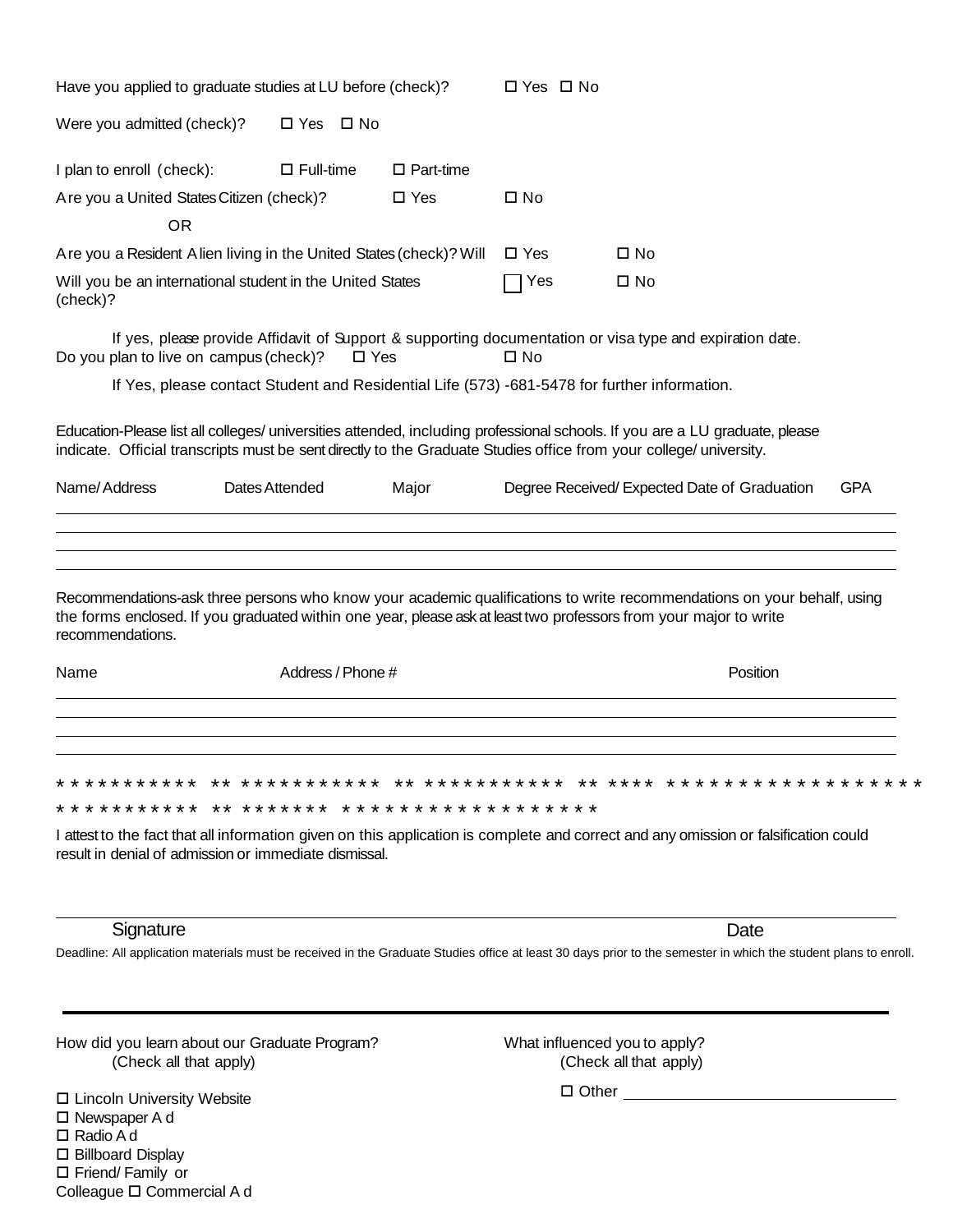□ Cost □ Location Degrees Offered □ Course Scheduling Accreditation Current Student or Alumni Other